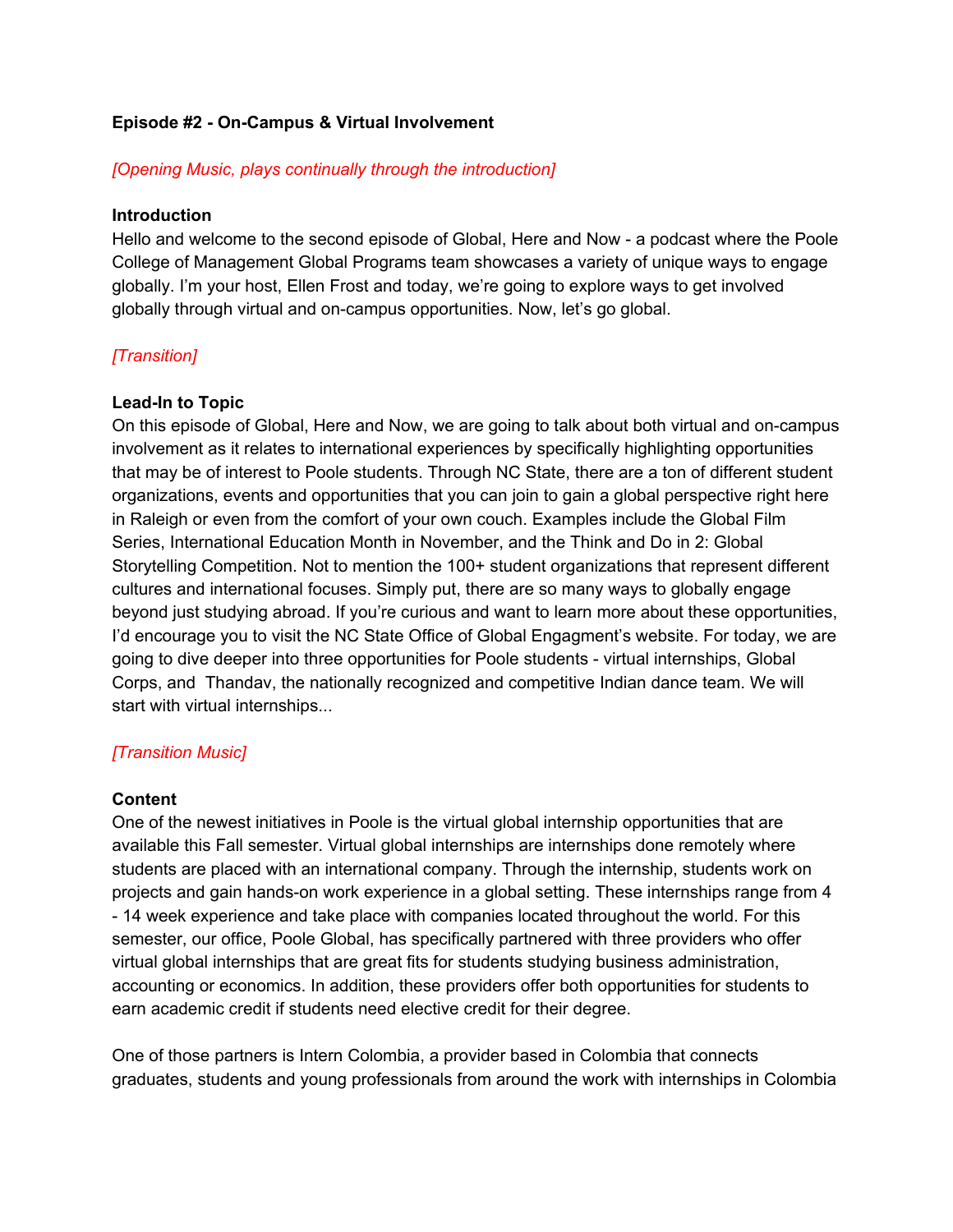in 24 different academic areas of interest. Today, we are going to hear from Matthew Barfield, the Program Director of Intern Colombia.

# *[Transition Music]*

Ellen Frost: So thank you, Matthew, for joining us today to share more about yourself and InternColumbia. So to get started, can you tell us about yourself and how you came to this position and in turn, Columbia.

Matthew: So the first time that I came to Columbia was back in 2009 and I came out as a backpacker. And so I went to Bogota and immediately fell in love with the countries like the culture, the people, the food, the music. And when I went back to the UK.I just felt a bit down. I miss the Latin by that was here. And so after I completed my studies I came back and actually taught English for a year With the intention of finding a job related to my degree in international relations And but I found it almost impossible. And so I was kind of annoyed about that and returned to London. So I went there for two years. And I just thought Well, Columbia, it's probably not going to happen for me so I better Think about that how my life in London, but I just realized I had to come back and do something and I didn't want to teach English and I realized this was an opportunity to kind of offer Something to other people as well as they can live the Colombian experience, but actually do something useful that can help them in their future careers. So Back in 2016 I decided to actually set up and found in InternColumbia everybody back home. So I was a bit crazy for leaving London.And coming to Columbia, but I knew or something I wanted to do and if I didn't do you know in a couple years, I would have a lot of regrets.

Ellen: Traditionally, in turn, Columbia offers those in country internships and now has shifted to the virtual internships. Can you share what this new opportunity looks like for students.

Matthew: We realized, you know, with everyone in and drop down and not much to do. People were still very much interested in even doing the intentions virtually so he decides to come up with a program where they could do that and Basically gain work experience in their career fields, even though it's not technically in Colombia still with organizations and companies here and basically one of the good things that we've realized from the feedback that we've got from the intern so far Is they really enjoyed the flexibility about the online programs so they can actually, you know, there might be working part time job and then do the intention or, you know, studying and do the attention, but the same time so it's quite flexible.And also, you still get the international experience. So you're going to be having virtual meetings with People in Colombia, they could be in Spanish and you're gonna have team meetings as well. You need to understand like the Colombian context. And so you'll get a lot of the benefits We obviously understand so to the intense. It's not the same as being in the country, but it's the best that we can offer at this time. And we've tried to retrace to basically adapt the programs as much as possible to online and Of course, according to like this, the services that we would offer if they weren't in country so they can do virtual salsa classes they want. You don't have to have your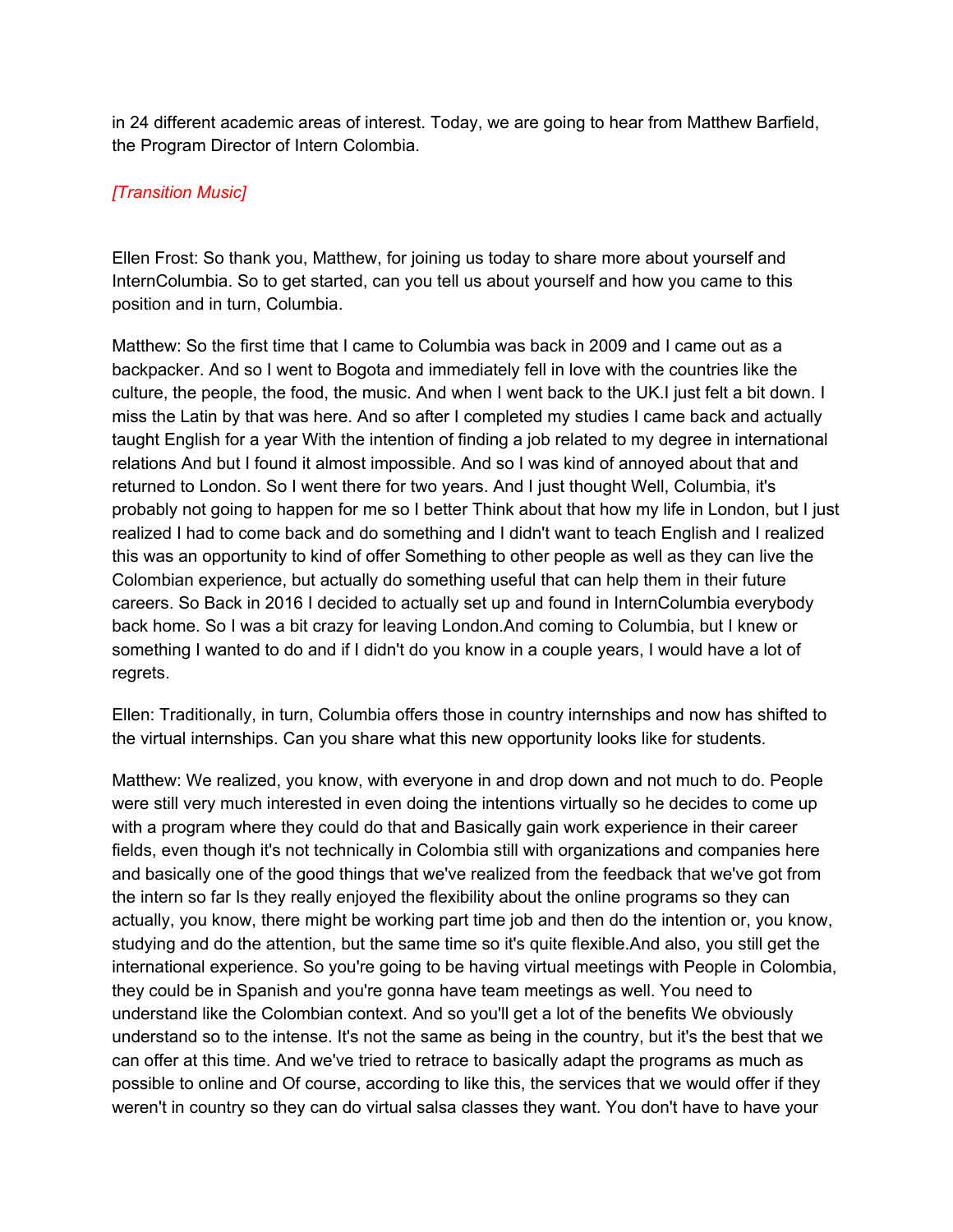camera on for that if you're not that good at dancing and there's also Spanish classes as well. And we have some online virtual tours of different places in Colombia.oOur goal is to identify an internship placement for you according to your studies, your preferences.And at the moment we're offering internships relates to 24 different academic disciplines. So you could do something You know, related to architecture or marketing or politics. So it's really open in that sense and during the program, like I mentioned, you will get virtual Spanish classes or salsa classes. And we also provide 24 seven support and advice. Any doubts questions along Along the way we're we're there to support you and you'll also be well the students will also be designated a program supervisor.and also towards the end of program and they can participate in a CV workshop and LinkedIn optimization. And that's more oriented towards how to add this experience to your CV and make it stand out.

Ellen: Why would a student want to do this type of inexperience

Matthew: Yeah, I mean I think in the coming years. One of the questions that's going to come up in job interviews will be, what did you do during the pandemic. And if you say Well, I just showed at home and watch Netflix or or did some zoom parties with my friends and it's not going to impress like a prospective employee. So I think these programs still give you The chance to stand out. And so, not many people will have the opportunity or decide to do an international internship remotely. And so it's a really good tool talking point for future job interviews, as well as networking and in the future. And also you're going to Not physically be on your conference, but you will set up your conference sense because you're dealing with people from different countries, different cultures. Well, so I think that shows adaptability and also certain degree of bravery and self confidence.And but not only that you will get to do an internship related to your interesting career field so you can get experience in that. And one of the great things about internships, is that You can sort of see what you like and dislike along the way, without having to commit to becoming an employer or, you know, taking taking a job, so you can see what you like and dislike and just learn a bit more about yourself.

Ellen Frost: Absolutely. So switching gears slightly, um, how would you describe the work culture in Colombia, or what maybe can students expect as some of the differences or similarities, even in this virtual experience for them.

Matthew: Yeah, I think one of the key differences like I'm from the UK. You know, we have a reputation of being I guess preserved and a bit caught up first Colombians of the complete opposite of British people. So if you know any British people And you can make that comparison but basically they're probably the warmest apprentice people you'll ever meet. And you might find there might be some blurred lines between a professional and personal relationship and but that's completely normal Columbia, so they want to get to know you as a person, not just as the intense so though they'll ask you some questions which Might make the person feel a bit uncomfortable, but it's completely normal here. They're just really outgoing very direct.But I think that that's like a big difference. And, but it's always orientated towards they producing and working and creating so That there's no difference there.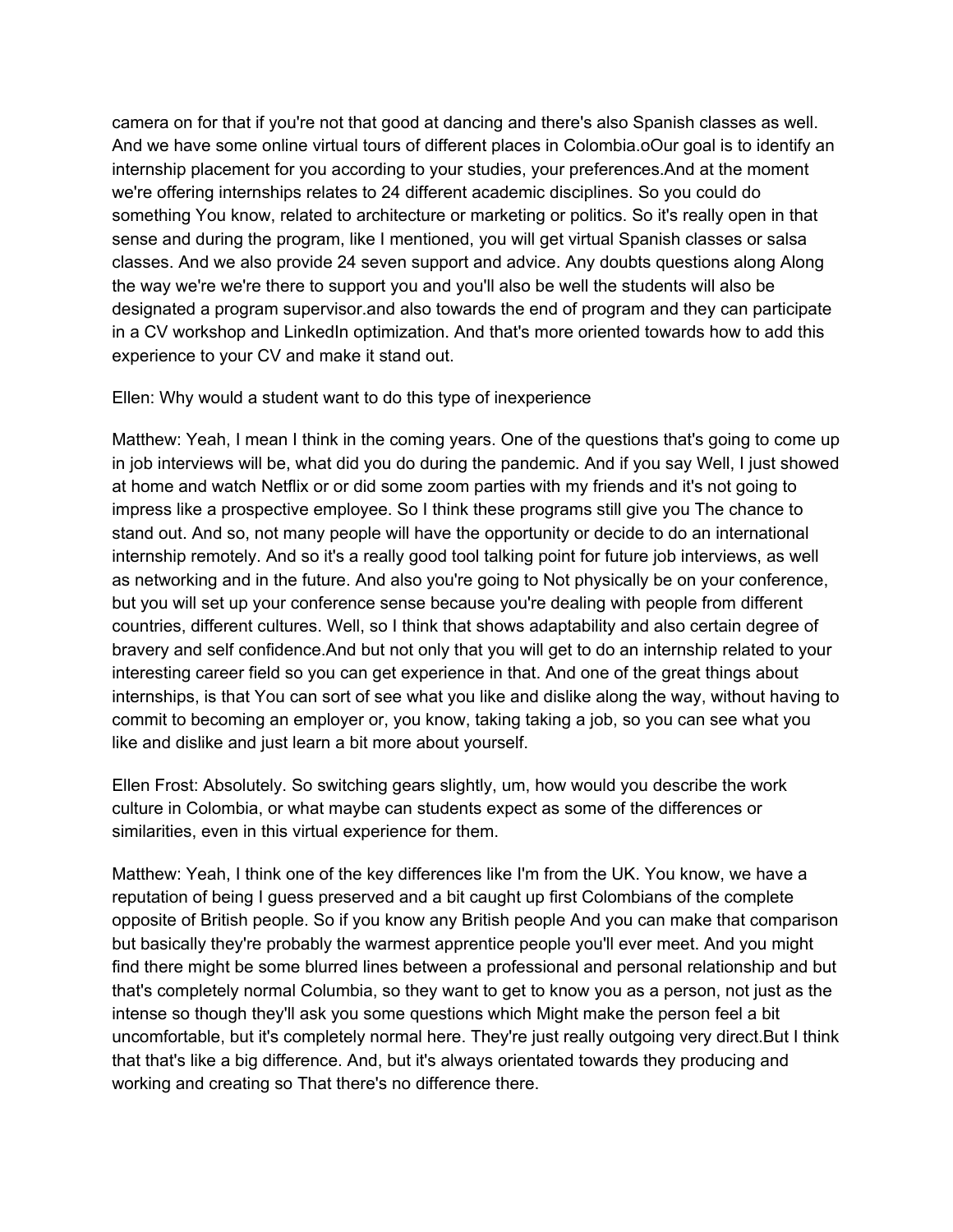Ellen Frost: Awesome. Well, thank you so much for joining us today. Matthew is great to hear about your own story, but also the the services and experiences, in turn, Columbia is offering. Appreciate it.

# *[Transition Music]*

As you heard, virtual global internships are a great opportunity for students to gain both work experience and international exposure. Next up on our list of opportunities is the student organization, Global Corps. Global Corps is a student organization that serves as an extension of the Global Programs team in Poole. Members provide advising support and take part in events to educate other Poole students on the value of studying abroad and engaging globally.

Joining us today we have two Global Corps members, Tom and Mrinalini, here to tell us about themselves and their involvement with Global Corps. X and Y, why don't you go ahead and introduce yourselves - name, year, major

Tom Driscoll: Absolutely. My name is Tom Driscoll currently a senior within the pool college management studying finance. I'm originally from Winston Salem, North Carolina.

Mrini: Hi, my name is Fernando me. I'm an accounting major I'm in my junior year and I'm from Charlotte, North Carolina.

Ellen Frost: So to start, what made you want to join global core as an organization.

Mrini: Probably and learning about other cultures has always been something that I've been interested in and it's one of the reasons I jumped on the opportunity to study abroad.So when I came back on campus. I was looking for a way to get involved in school as well as a way to continue my international experience and global core was kind of the perfect way to meet both of those criteria.As a member were leaders within the pool College of management and seek to educate students about the value of international experiences. And one thing I really liked about global core was that it didn't just emphasize going abroad as a means of getting a global experience. The organization also places emphasis on things that students can do locally or on campus to get a similar experience. So that's one of the major reasons why I wanted to participate.

Tom Driscoll: somewhere that I also wanted to join global core as a means to become more involved within the pool college management as a freshman, I was kind of struggling to Find a group or an organization where I really felt that I fit in and going through that kind of recruitment process. I knew I was going to study abroad. This summer after my freshman year. I thought by joining global core that would be a great way for me to kind of give back after hopefully a rewarding.study abroad experience that summer. And as always, so we're really leaders within ecology management.Helping and advising other students on study abroad process. And so it's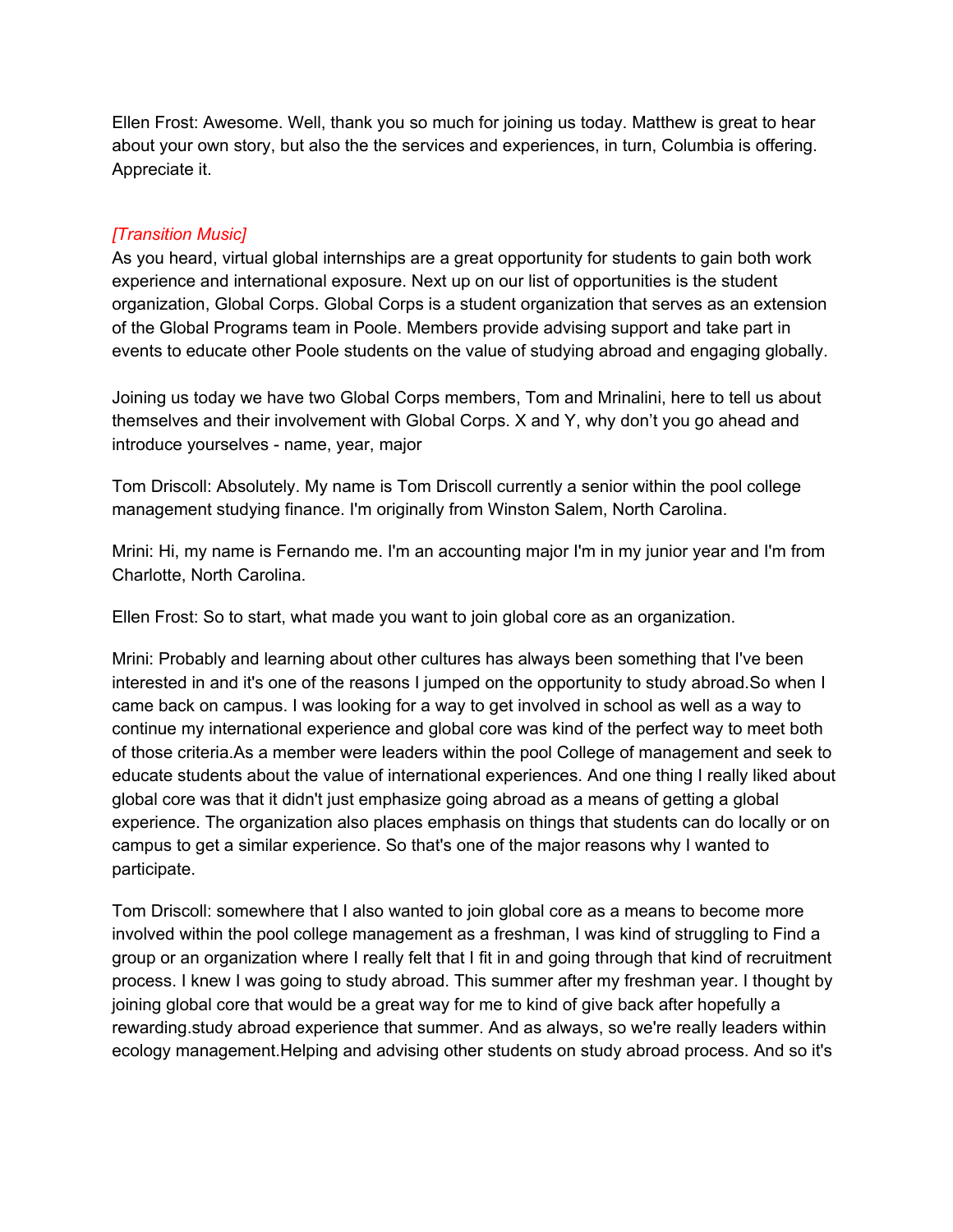very rewarding for me that really makes me feel like I'm kind of giving back my time and talents to those within the pool college management.

Ellen Frost: That's great. So, Tom, you've touched on this, but can you expand a little bit about how you all support the Office of Global Programs as a global core member.

Tom Driscoll: Absolutely. So as a global core member we regularly meet with students who plan to study abroad. We really are. Kind of a support where then we help them kind of transition and kind of kind of plan out their study abroad experience, so to speak. So we really kind of help them look at their schedule.Their degree audit. See what programs might fit and then we kind of also just provide other support and answer any questions that they really have. So we really Place an emphasis on listening to students, listening to their Problems or Barriers to study abroad and then kind of advise them and provide them with solutions that we think would make it in their best interest to go abroad.

Mrini: We serve as an extension of the global program office Nicole college and management. And I think one of the most prominent ways that we help students is through tabling events, which is how we get the word out about all of our programs.

Ellen Frost: Awesome. So it sounds like y'all are doing a lot of different types of things Manali. Can you share what is your favorite part about helping students in cool

Mrini: I like that it's students helping students the pool College of management has a lot of amazing staff members that provide a great deal supports to students, but it's nice that it's not just limited to that. Sometimes students might find it easier to connect with peers, especially since they've gone through or going through Their similar experiences in the moment. And so if they're experiencing an issue with setting abroad. A specific barrier maybe their student leader experienced that same one. So seeing that they were able to overcome it might encourage them to keep trying to find a way to make it work. And I think Tom mentioned this earlier, but it's kind of nice to be able to give back to school and our peers, especially if it's something that we've done in encouraging other students to pursue something somewhere.

Ellen Frost: Can you share what type of skills global core has helped you develop.

Tom Driscoll: The core is really kind of allowed me to build some more is personal development skills and kind of really fully developed those. So I think Couple. The main skills article because really helped me with the interpersonal communication. App, like I mentioned previously, we are responsible for kind of sitting down with students in a one on one setting.And kind of help them address the problems that they might be facing when it comes to study abroad. So it's really important that we obviously build rapport and understand their needs before we kind of tailor solutions offer resources to them. That we think might be beneficial to kind of mitigate some of those rescue some of those obstacles, they're facing. And as president. This year, Google where I think one skill that I'm really kind of coming to appreciate more as effective communication. It's really important that everybody communicates effectively and knows exactly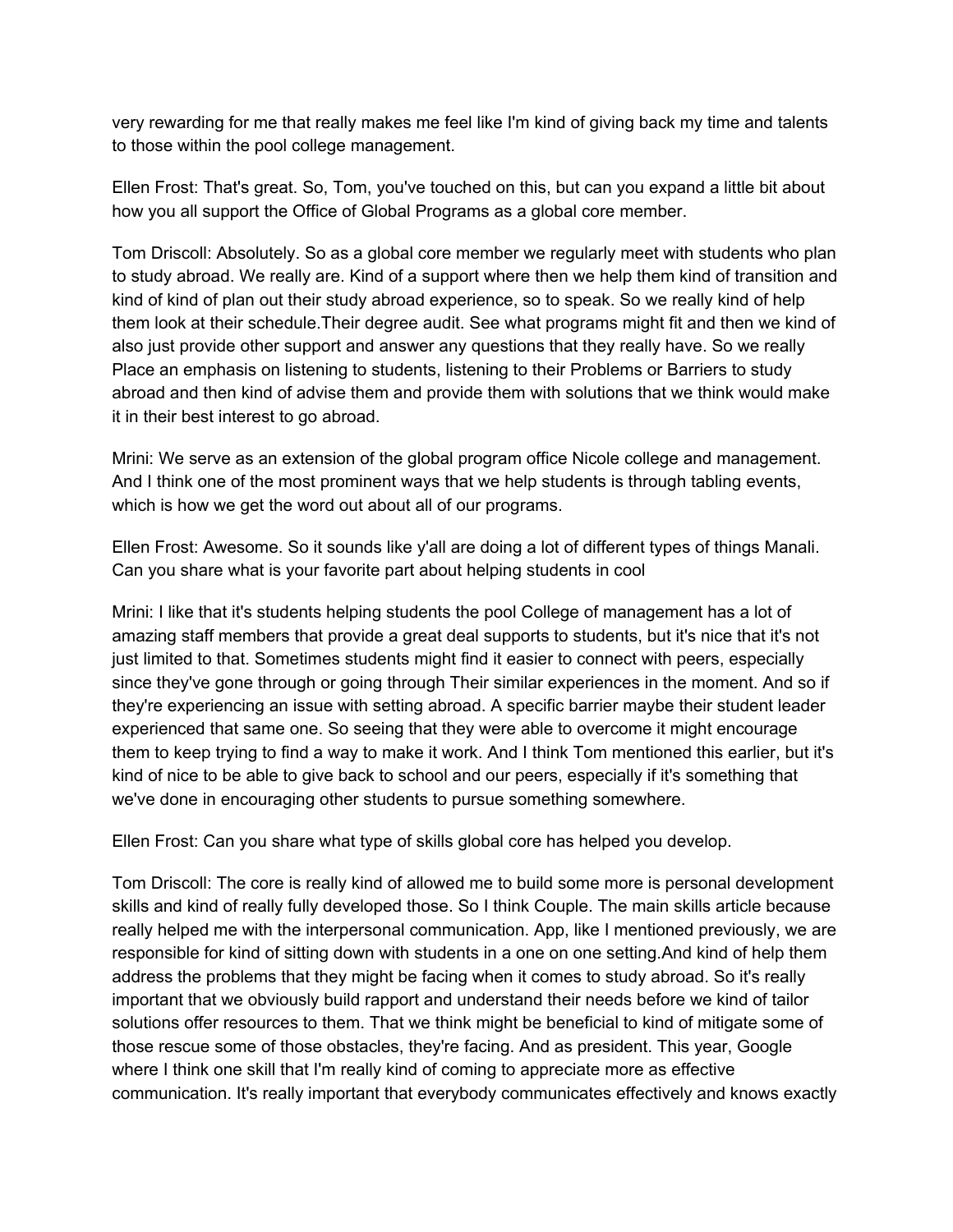what they're supposed to be doing. And when they're supposed to be doing it. And I think as a leader. I think effective Communication is is really key. And I know we put a big focus on that little boy. And I think we're seeing the results currently

Mrini: Yeah, I think one of the major skills global choir has helped me developed is my public speaking skills. For example, when I first started tabling events, I would often wait for students to come approach our table and ask questions, but that didn't really dry in that many people most kids would just walk right by So try and start a conversation with more students. I started to talk to them, which was really intimidating at first, trying to talk to someone walking by, oftentimes they're not interested in trying to get to class. So it was intimidating, but I got over it and it helped drawing students who actually didn't know about our programs or resources that they could use to kind of make setting abroad fit in their schedule or financially. Instead of students that were already in the middle of an application process and just had a quick question. So I think it really opened up our scope of the type of students approaching us

Ellen Frost: Great. And I love to hear kind of the skills that you all have gained through global core that it's not only an organization that benefits the other students in school, but also the members are are gaining skills as well.So switching gears a little bit From global core, can you both share a little bit about your own study abroad experience.

Tom Driscoll: Absolutely. So I chose to study abroad after my freshman year elected a six week summer program to severe Spain, which isn't southern part of Spain. A city isn't quite as large as Madrid or Barcelona, put it there still are good amount of people within the town. One thing I really liked about the view was others always kind of a constant energy in the air. It's really bustling Will go and everywhere every which way. And that's something that that I really enjoyed a couple of the unique things about my study abroad experience. I was fortunate enough to live with a host family.So that really helped me kind of practice my Spanish skills which I WANT TO DEVELOP AS I WAS KIND OF PURSUING A minor here at NC State of those great to Share meals with my host family kind of sit around the dinner table and practice our Spanish speaking skills and whatnot.And another thing I really came to appreciate about that experience was how close I became with some of my fellow peers on the trip by Professor in particular.Even coming back. Now after the program and having been a couple years now, we still keep in contact almost monthly we try to get together, whenever possible, and just kind of reminiscent some of those great Memories and experiences that we share together in Spain. So all in all it's a really great experience and something that I glad I definitely kind of took that leap of faith and went on that program. And I've definitely seen the benefits

Mrini: I studied abroad in Prague, Czech Republic and I love my time there. One of my favorite things to do was to get on track with some of my friends and ride it until we saw something that piqued our interest like old architecture parks pop up markets.The public transportation system. There was structured very well. So it was easy to navigate and no one was really worried about getting lost.And there's also a check cooking classes offered for students to take, which was really fun for my friends and I to participate in The stuff we made wasn't always what the teacher could like didn't turn out the way that it was presented when she made it, but it was still really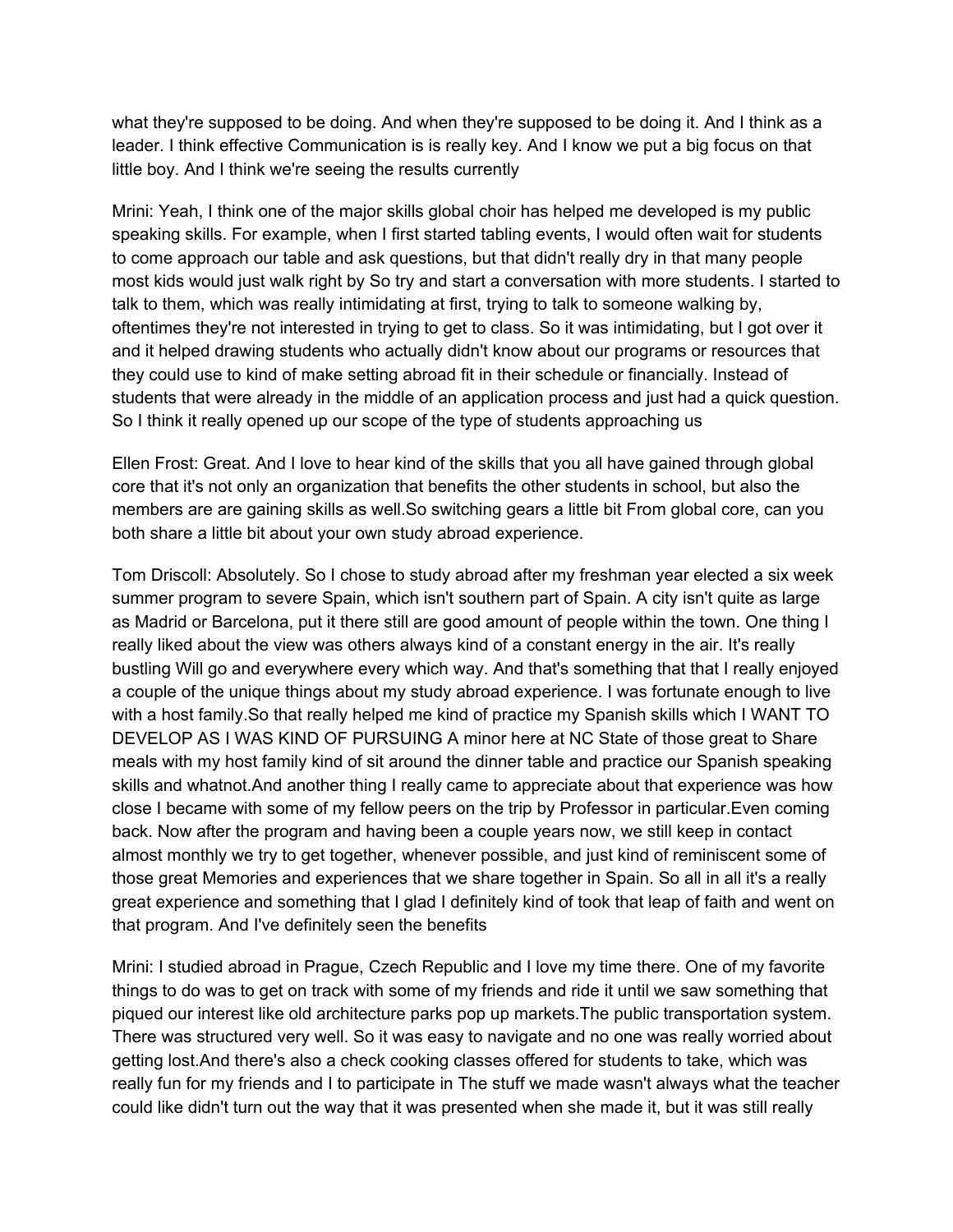fun to attend a traditional dish that they eat commonly in Prague. So as a learning experience. And it was fun to try something new.

Ellen Frost: So why do you both think that Other pool, students should study Abroad.

Mrini: I think students should study abroad for both personal and professional growth in terms of personal growth when you study abroad, you learn to be more flexible, adaptable and independent Along with so much more when it comes to professional growth, chances are, when you start working, you will have co workers from a different culture than yours. And studying abroad helps you understand how to learn about other cultures and respect their practices and traditions and I studying abroad helps you develop in both aspects of your life. I would really encourage students if they had the opportunity to go abroad to take it.

Tom Driscoll: Absolutely. I completely agree with that response. And I really think I'm kind of piggybacking off of someone run on his responses I think flexibility and adaptability are huge when it comes to study abroad.There are a lot of free weekends within the programs we can explore and visit different cities within the country or even travel around to other nearby countries and so inevitably Something that always kind of falls through or comes up and gets delayed or cancelled or it always just seems to happen that way. And so I think Study Abroad really forces you to become adaptable and flexible and just kind of roll with the flow and as someone who's very regimented in as much stricter teens.I think that was very good for me it's just become a little bit more flexible and adaptable and then also In a different country speaking a different language. I think it's very important and study abroad really kind of forces you to become more independent and rely on those skills that you do have and it's just Kind of a really great time for personal development, as well as some of the professional development that it was touching on

Ellen Frost: Yeah, absolutely. It's good to hear from you all the experiences that that is what happened. I think as a staff member I often say it and market it that way but I love to hear when students do return and they kind of talk about all the reasons you all just did, in terms of the growth that they've experienced both. Personally, professionally, academically. It's pretty great. So kind of last question to wrap up. What advice do you have for pool students who are looking to be globally engage or to grow their, their international mindset.

Tom Driscoll: I think for one I think everybody should try to study abroad, if at all possible. You know, there are a lot of obstacles to studying abroad and a lot of barriers, but I think All in particularly NC State does a great job of kind of offering resources, whether it be financially to kind of mitigate some of those barriers and kind of help students to Go through that study abroad process. Other than that, for students who are studying abroad and pool. I would definitely encourage checking out global core And becoming more involved within the College of management and helping those students who are looking to study abroad and become globally engaged. Think that's very beneficial to kind of give back some your time and talents another couple things that offers are some of those international Courses within the College management, whether it be international finance or international marketing. I think those are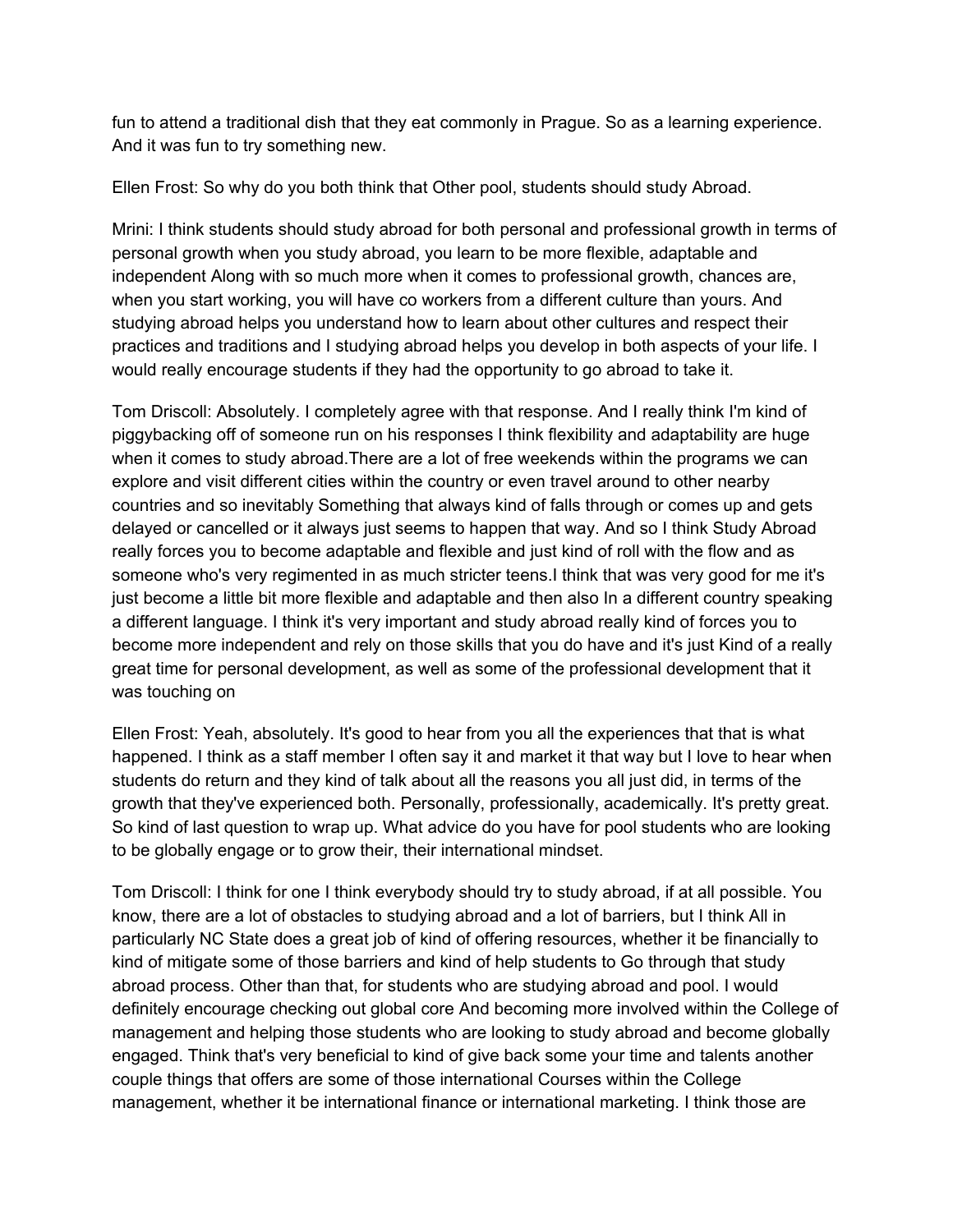great ways to kind of expand your horizon. You will get fully immersed in the culture like you would studying abroad, but you do learn some of those important skills that will be beneficial.Down the road in the professional world. And then also within pool. I know in normal times pre coated there would be festivals within the College of management and a diversity inclusion does a great job of really trying to Showcase a lot of different cultures within Nelson and that's one thing that I really appreciate, so I think My main advice would be, just take a step of action and become uncomfortable and kind of check out something new that may be A little bit foreign to you. I think that's really rewarding personally and I think you will come to you find enjoyment by becoming globally engaged within Nelson within the College of management as a whole.

Ellen Frost: Awesome. Well, thank you all for giving up some of your time to be with us today. It was great to hear the student perspective, both from your own study abroad experience but also how you've used that to help you. Grow On campus through global core and really looking to help other students have the same experience. So thank you all.

# *[Transition Music]*

Global Corps is an essential part of our office and the members are a great resource for other Poole students to get peer-to-peer support. Check out our website to learn more about how you can connect with Global Corps today. The last group we are going to highlight is Thandav, the nationally recognized and competitive Indian dance team at NC State. We have Sayee Shruthi Manickam, one of the Co-Presidents of the organization. Welcome, Sayee!

Ellen Frost: The last group, we're going to highlight is Thandav the nationally recognized and competitive Indian dance team at NC State. Today we have one of the co presidents it with the organization here to tell us more about herself as well as the Group Welcome sayee.

Sayee Shruthi Manickam: Thank you. Thanks for having me.

Ellen Frost: Absolutely. So tell us a little bit about yourself and then how you became involved in this organization.

Sayee Shruthi Manickam: Yeah, of course. So I'm, I'm actually originally from Cleveland, Ohio, and there I learned I was trained in classical dance from a teacher. And then about when I was maybe like seven or eight. My parents saw how passionate I was with this ancient art form. And so they thought maybe moving to India would be a great opportunity for me to kind of get more exposure. Because that is the country. Right. And so, so I moved to India and I lived there for about 10 years And it was definitely a great opportunity for me. I learned so much because sometimes this is an ancient art form. Right. And it's been passed off for thousands of years. And there's so many my new details. So we kind of miss And so for me to get that exposure and to learn all the small, small things was amazing. And then I moved back for college. I want to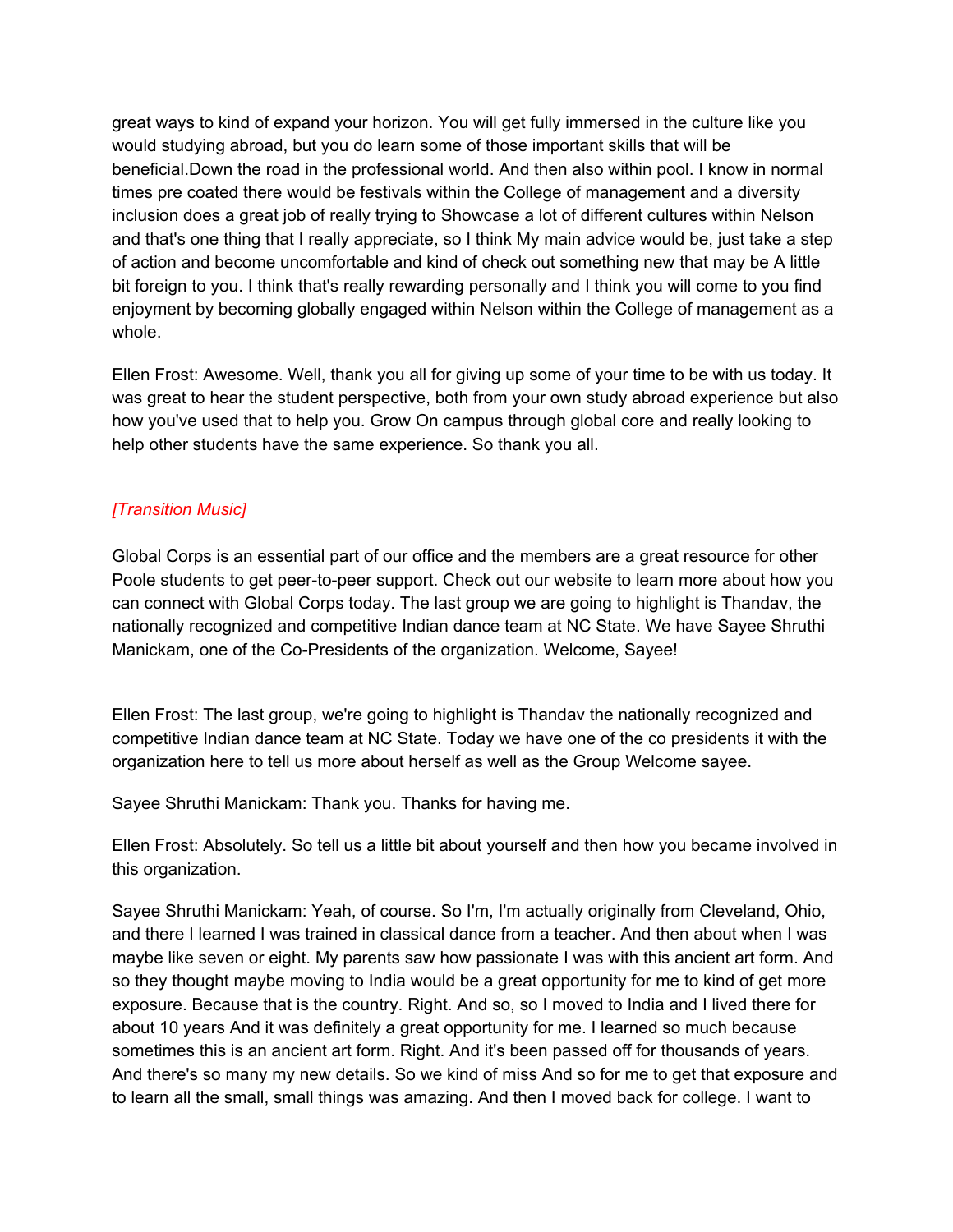receive any medicine. I'm a senior in some kind of them. I'm in the middle of applications. Absolutely. So, um, but that I moved back here and I really wanted to see if there was an avenue for me to continue My dance. Right. And through mutual fund. I got to know about thunder, which was amazing and I auditioned and I ended up, you know, joining my freshman year.And I became a President last year and I can continue to be president. This year, and so I'm really, really grateful for finding thunder and for being able to continue my passion of dance.

Ellen Frost: Awesome, thanks for sharing and interesting how you you know both had the exposure and the training in the United States, as well as India that must have been cool comparison and experience for you. So in a typical semester, what type of activities or events, does your organization participate in

Sayee Shruthi Manickam: Our competition season is basically during the spring semester when we go and compete at different competitions and our fall semester is when we kind of prepare it towards that. We use that time to prepare to apply to you know submitter auditions and obviously we audition people to join the team as well.

Ellen Frost: How many hours a week or a day are you all getting together to practice for those competitions.

Sayee Shruthi Manickam: Yeah, so we actually practice three times a week for two hours. So again, the days would depend on the political space and you know our team members when they're available. Um, but ideally we would practice three times a week for two hours each. So basically, we would do it. So in a typical practice session, we would, you know, work on our footwork are like the basics kind of drill those basics. And then move on to the competition piece you know we teach it. We learn it and then obviously we kind of give each other feedback and opinions on how to better The dance so well.

Ellen Frost: Awesome. So why do you think love is an important part of NC state's campus.

Sayee Shruthi Manickam: Um, I think it's very important because like I said before, the Indian classical dance form. So we have a lot of Indian classical dance forms itself. And almost every state has a classical dance form and so It's been there for thousands of years. Right. And we really want to make sure that we keep that intact and preserve it and because that is our identity that is our culture, and we want to share it with the community.As well. Right. And I'm sure everybody wants to know, especially the NCC community. It is very, very diverse and I was very grateful to be part of this community and kind of share what we have what our culture is what we stand for. To the community and see how they react to it. And it's interesting because especially this past year. At least from 2019 to 2020. We did a lot of outreach events. So we performed at, you know, the Krispy Kreme Challenge that we had performed at Dance Marathon we lift up we performed for Caldwell fellow. So, you know, we have the code or fails at NC State. That was two years ago, but we do a lot of these events for people who may not know what we are And what we stand for. And it's really, really amazing to see how they receive it, the kind of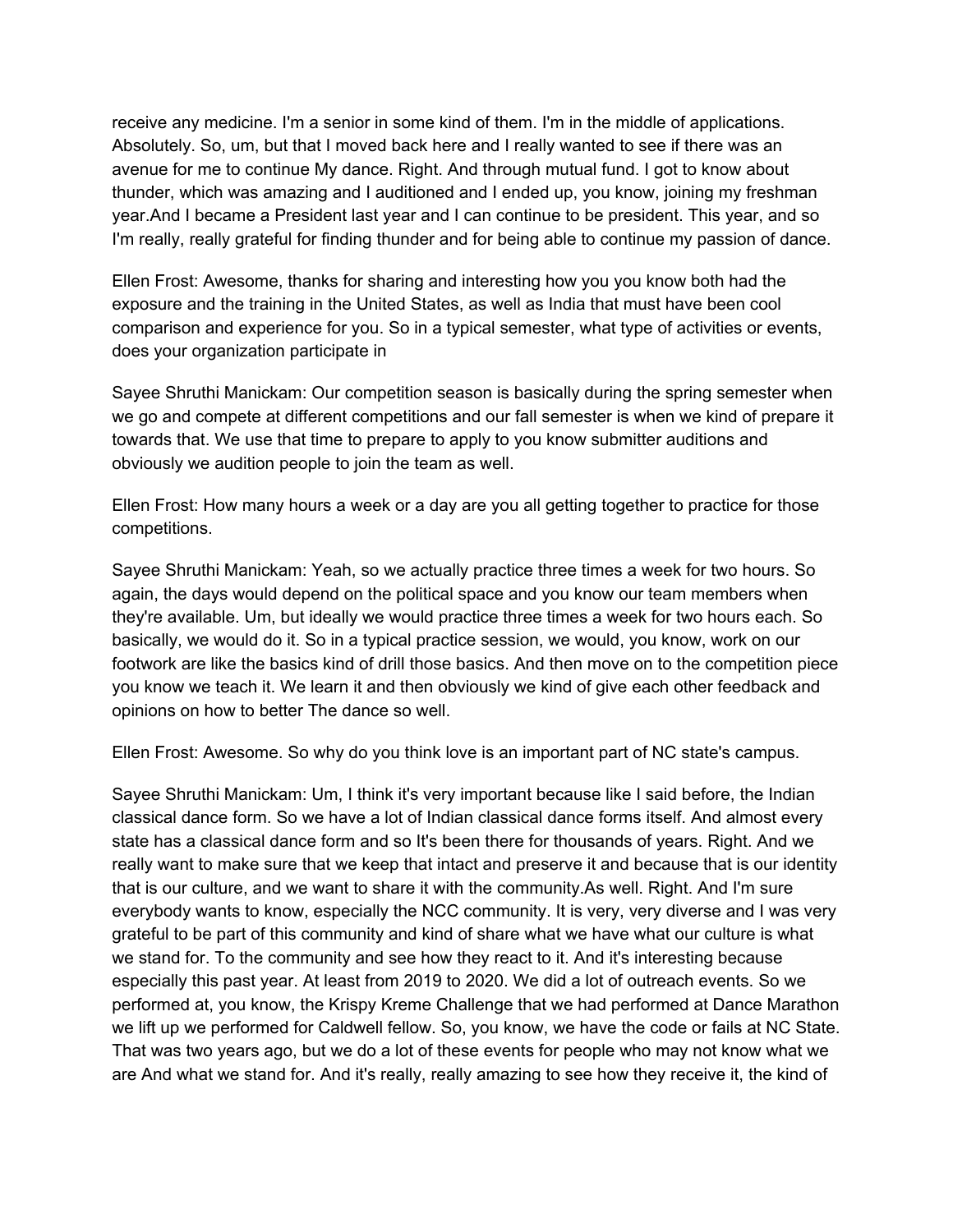respect they show it just made us feel that, you know, it is important to continue reaching out to the community and showing what we stand for.

Ellen Frost: Yeah, absolutely. So you've touched on this a little bit. So for students who are listening to this podcast and, you know, looking to engage with them that and learn more about your organization and the the heritage of this dance form. What advice do you have or what ways could they do that.

Sayee Shruthi Manickam: to get updates. Of course, we are on Instagram and Facebook and CFC fond of And because especially this year we're kind of in this virtual platform we're thinking of using this time and this platform to talk more about the heritage. Till now, because everything was in person. We kind of would show them through a dance. Right. But now we got an opportunity to actually talk about it. Indian classical dance form. And traditionally, it kind of started off by European respect to the gods and goddesses that we have, you know, our religions and of course spirituality. So we would present Mother Nature through our dance pieces. So it's more spiritual and religious and but obviously now the society that we live in. It's also important to talk about social principles and causes And kind of at least we aim at kind of bridging that gap between the ancient art forms and also talking about the social principles.At least some of the performance that we've done previously.We did one on the importance of friendship. We did one on the importance of a teacher, student relationship right those are things that we see. In our society, but we don't recognize it as important, right, and at least in the Indian culture, the teacher, student relationship is always been very important so We kind of depicted that and then some of our social principles that we showed were child marriage, which is actually still present in a lot of cultures and honor killing, which is also present in many cultures.Even today, unfortunately. And so those are some of the social principles that we've depicted through our dance pieces. So I guess our workshop would be showing

Ellen Frost: And I love how and this dance form serves a bridge to do that. That seems like a really interesting way. You know, we People will write about these issues or talk about these issues or maybe even make like videos or something. But, you know, to bring that element of dance into that. And seems to be a really cool and interesting way to to address those values and those issues that you just you just talked about. Very good. Well, thank you for joining us today and to share a little bit about tandem and the organization and we encourage the students listening to the podcast to check out their social media as well as links that will post along with the podcast as well. Thank you.

Sayee Shruthi Manickam: Thank you so much. Awesome. Cool.

# [Transition music]

## **Outro**

We've highlighted just a few of the many ways to get globally involved both locally and virtually and I hope you've seen that global learning can happen anywhere! You just need to look for it